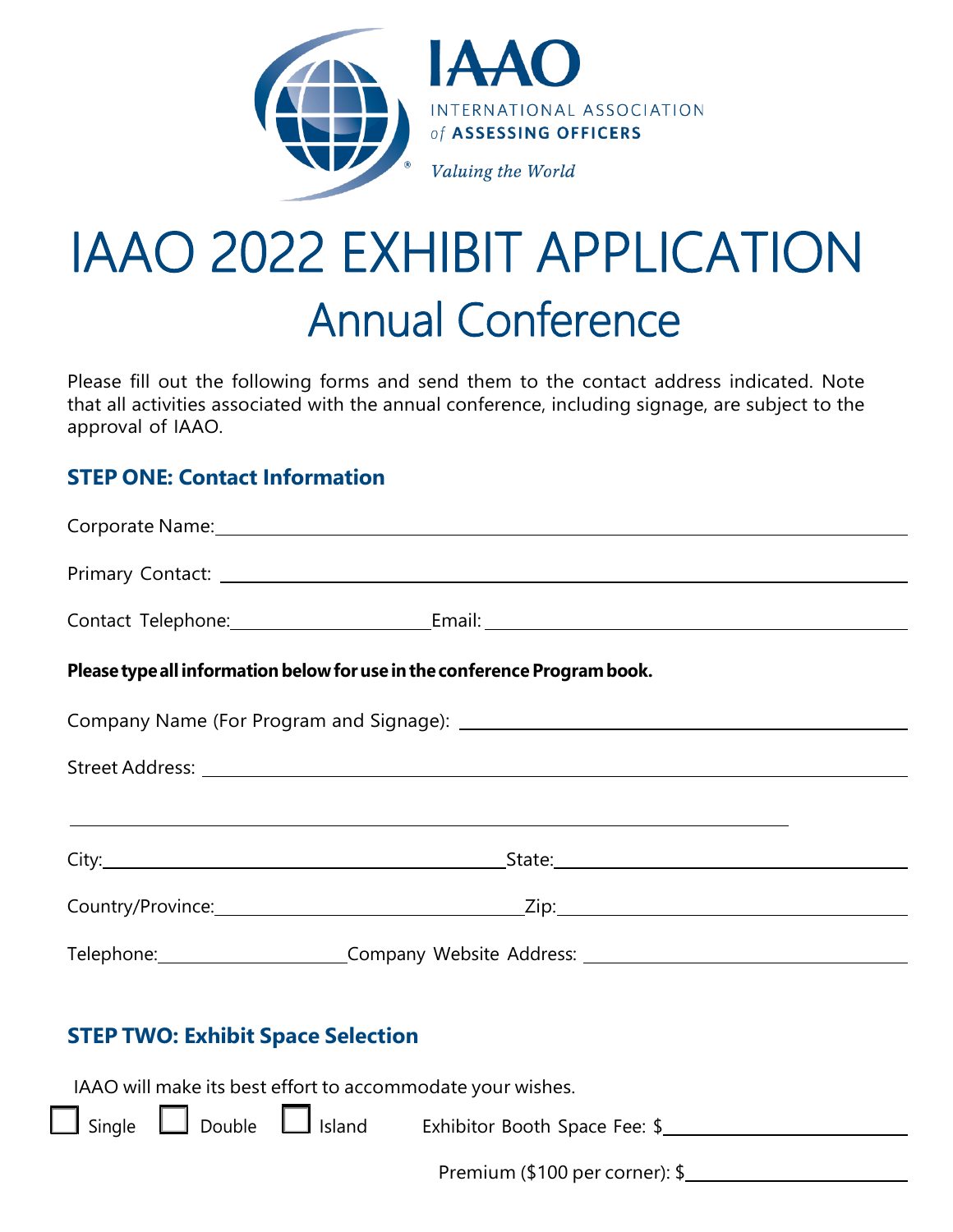| List any potential exhibitors you DO NOT wish to be near:                        |  |  |
|----------------------------------------------------------------------------------|--|--|
|                                                                                  |  |  |
|                                                                                  |  |  |
| List any potential exhibitors you wish to be near: _____________________________ |  |  |
|                                                                                  |  |  |
| Amount \$                                                                        |  |  |

### **STEP THREE: Exhibitor Staff Registration**

#### **Due by: August 12, 2022**

Please use the Exhibitor Booth Staff Registration form to enter complimentary staff registration names, based on booth size and Sponsorship Benefit tier (see Prospectus). Additional registrations can be purchased at \$550 each (see paid Exhibitor Booth Staff Registration form).

#### **STEP FOUR: Total Fees**

Payment is due for the above plus Exhibitor Booth Staff Registration if applicable, or submits the latter separately.

#### **TOTAL PAYMENT DUE** \$

#### **STEP FIVE: Method of Payment**

All funds MUST be submitted from a U.S. bank in U.S. funds. IAAO does not accept purchase orders or in- voice for services.

Check made payable to IAAO – check #

Do not email credit card information. Please call Rachel Mense at 816-701-8109 with Credit Card information.

#### **STEP SIX: Submitting your Application**

Please send a copy of application along with check to: IAAO PO Box 29900 — Dept. 929 Phoenix, AZ 85038-0900

To pay by wire transfer, please contact Allyson Weber at IAAO (816-701-8138, weber@iaao.org).